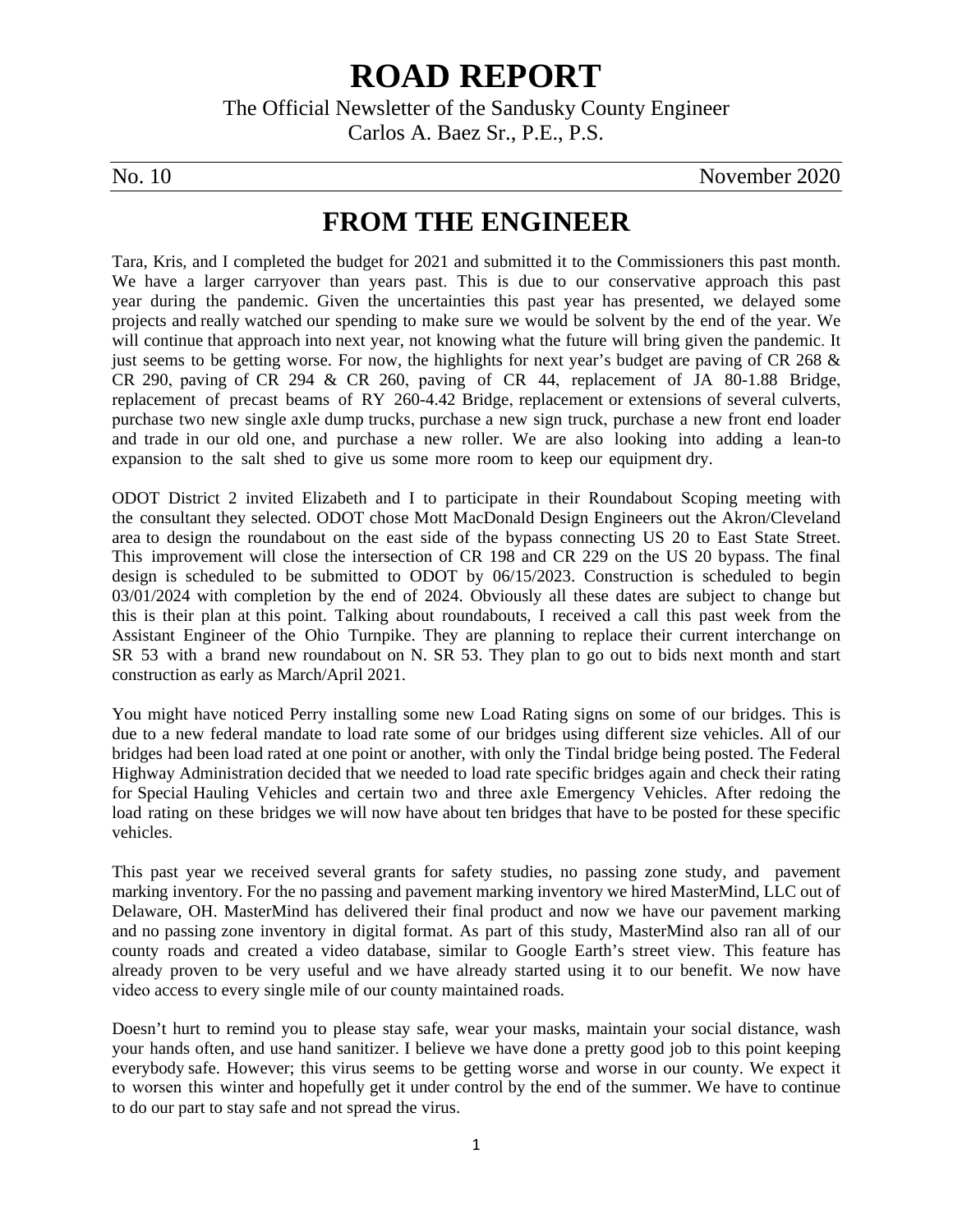## **FROM THE ROAD SUPERINTENDENT**

End of November already… Hope everyone had a safe and FILLING Thanksgiving. On the work side of things, temperatures and weather have been working out for crack sealing. The crew has finished on CR 117 and also crack sealed all of East State Street as well as Brush Street, checking a couple more roads off the list. They have also started on CR 181. We'll just have to see how the weather plays out. When not able to crack seal, we have been brush cutting. You may have seen them out on the west side town route.

We completed the dirt work around the concrete pad for the new storage unit at the Health Department. We will need to seed it in the spring. A washout was fixed on the CR 229 bridge over Green Creek. Between Jimmy, Kory, and Steve, two older plows were sandblasted and painted, along with about twenty truck rims.

The mowers are back out on the west side of the county mowing back banks now that the crops are off. We are also mowing in Rice Township, to help them out since Jerry's passing. Matt continues in the Boom Mower over east, and also tries to get anything for townships when he is in their areas.

#### *Miscellaneous Work*

- $\triangleright$  Leveled spoils along CR 89 and CR 128.
- $\triangleright$  Painting in the back office.
- Lutz flashing school sign was relocated further south.
- $\triangleright$  Trucks were gone over and equipped for snow removal.
- $\triangleright$  A road inspection was done after the high winds the other weekend. Trees and brush were cleaned up around the county. Multiple roads were closed due to downed trees and power lines.

## **FROM THE OFFICE MANAGER**

#### **House Bill 404 Extends Expiration Date of Driver Licenses, ID Cards and Vehicle Registration**

Due to the ongoing pandemic, Ohio Governor Mike DeWine has signed House Bill 404, which extends the expiration date. Now, if a customer's expiration date is March 9, 2020 to April 1, 2021, the expiration date has been **automatically extended and will remain valid until July 1, 2021**.

#### **Income Comparison** (January – November)

2020 - \$5,345,358 2019 - \$4,436,912

#### **OPEN ENROLLMENT**

Flexible Spending Account - Enroll now for 2021 and pay less into Federal, State, City, School, and Medicare Tax. The Deadline is Dec. 7th.

TAX FREE MONEY… Do you have any of the following expenses throughout the year: Medical, Dental, Vision, Medication - prescriptions and over the counter AND/OR Dependent Care –day care, babysitter… Are you interested in lowering your tax deductions (Federal, State, City, School, Medicare) If you have any questions, let Tara know.

#### **UNITED WAY**

United Way Pledge Cards are now available and payroll deduction **or** a onetime donation can be made. Why invest in United Way? Your donation (large or small), touches the lives of Sandusky County residents. Invest in your community, invest in yourself… you will never know when you or your family will need the help of a United Way Funded Agency or Program. As a donor, you can be assured that 100% of your donation stays here in Sandusky County. Please return form by December 10th.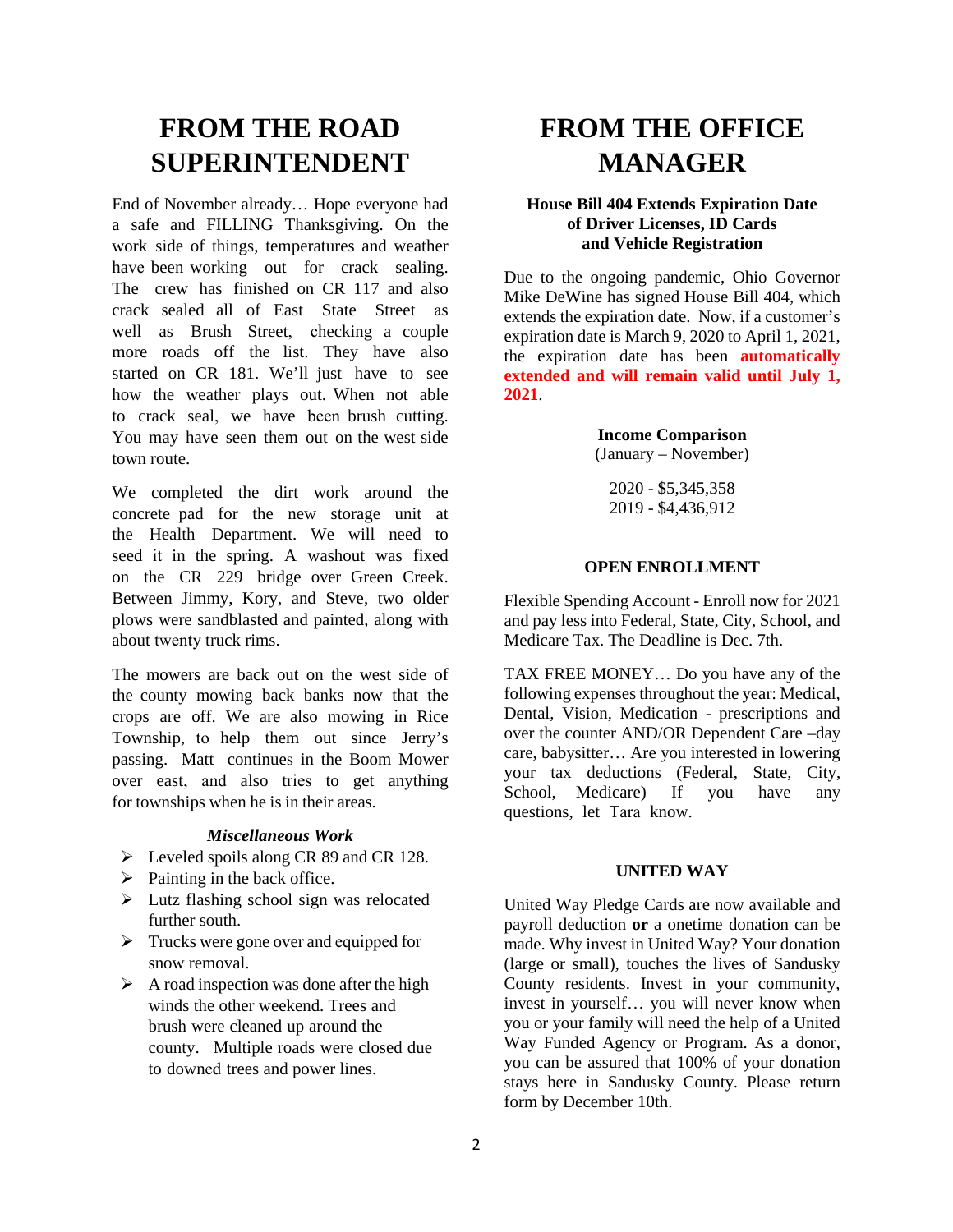## **FROM THE CIVIL ENGINEER**

Our office utilized safety funding from the CEAO to hire DGL to do a safety study on the corner of Hayes/Stone/Third Ave. Some short term countermeasures could be utilized to improve stopping sight distance at the corner of Hayes/Stone, such as striping the pavement area within our right of way at the gas station. A medium countermeasure could be a different stop sign/ turn lane configuration for southbound Stone St traffic. A long term, expensive solution could involve a roundabout.

I am also reviewing the ongoing design by LJB for an ODOT sponsored project at the West end of the US 20 bypass, whereby the TR 138 intersection will be configured as well as the existing ramp for Eastbound US 20 traffic heading Southbound on US 6/SR 53. There will also be a turn lane for Westbound traffic to go South on US 6/SR 53. This project paid for by ODOT and will also include repaving of our portion of CR 20 West, the paving plans which Rich is currently preparing.

### **HAPPY ANNIVERSARY!!**

Carlos Baez Dec.  $6<sup>th</sup>$  10 yrs

Tim Below Dec.  $6<sup>th</sup>$  21 yrs

Jim Seibert Dec.  $12<sup>th</sup>$  4 yrs



#### *Who Am I?*

Last month's participants were Rich (Employee #1)  $\mathcal{R}_{\mathcal{L}}$ Tim (Employee #2)

*Thanks for playing along guys!*

**KORY!** I'm still waiting for yours… I haven't forgot. *(You too, Mark & Jeff!)*

#### **EMPLOYEE #1**

As a child, what did you want to be when you grew up? NBA All Star

Favorite activity to do with your family? Cleveland Browns Games Favorite song?  *Back that Azz Up* - by Juvenile Favorite sport? Basketball/Football Favorite season? Fall Favorite restaurant? Chipotle Hobbies? Spending time with family. Training son with sports.

#### **EMPLOYEE #2**

As a child, what did you want to be when you grew up? Marine Biologist

Favorite activity to do with your family? Favorite song? Favorite sport? Favorite season? Favorite restaurant? Hobbies? Camping Underdog, by Chris Young Baseball/Football Fall Carrabba's - Fishing/Hunting/Camping. - Being around the water/lake. - Watching my kids play sports.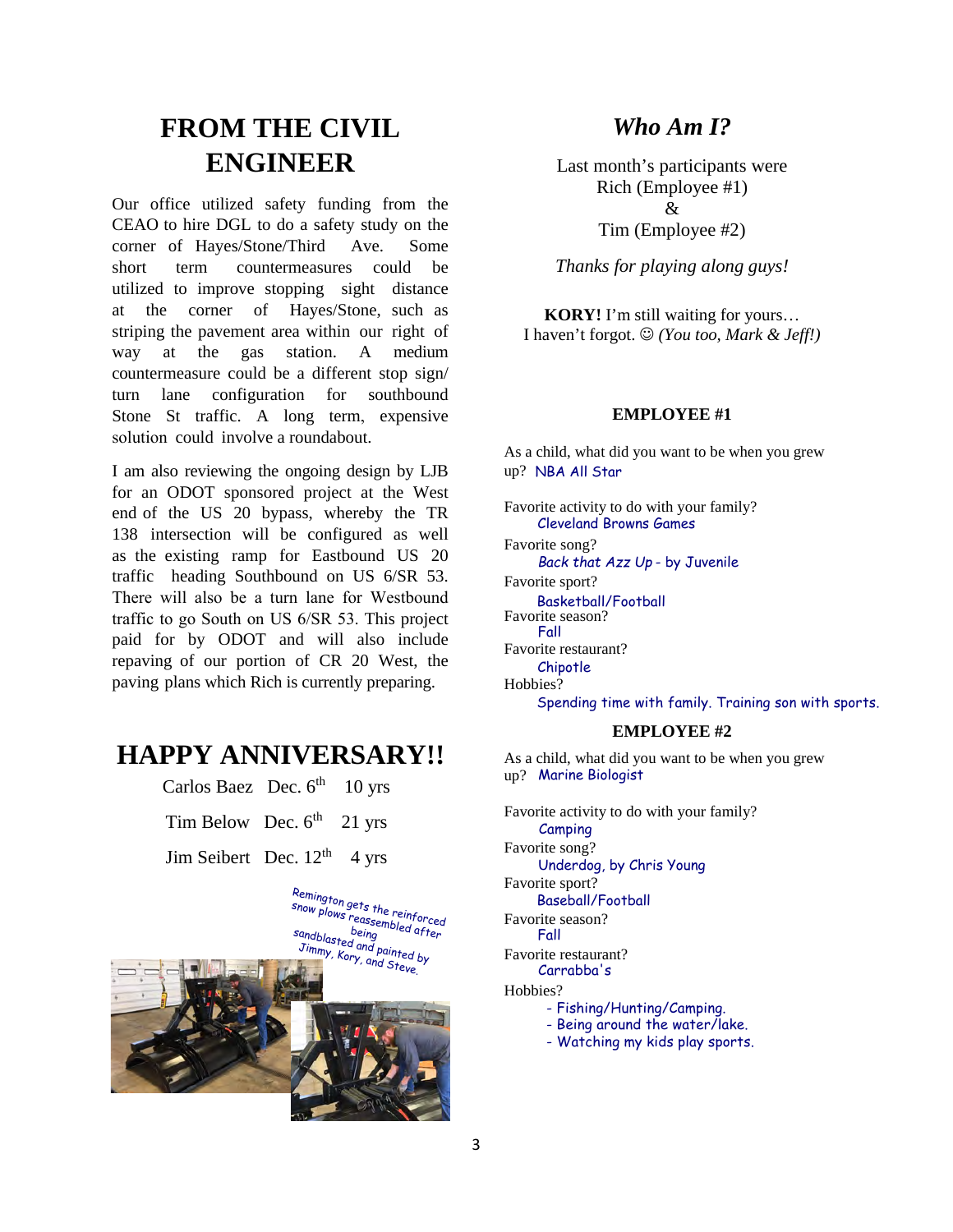## **FROM THE DRAINAGE COORDINATOR**

2020 has been a great year for Ditch Maintenance! DM bought a mini excavator and with all the tile outlets and other work that the machine completed this year, about \$20,000.00 was saved. If not for the purchase of the machine we would have had to pay a contractor to complete this maintenance. DM dipped out 26 miles of ditches in 2020. We have about 25 miles planned for 2021, if the weather cooperates. We have approximately 260 miles of ditches on maintenance. The goal is to get about 25 miles done a year to stay on a good cycle. Once cleaned, some ditches will stay good longer than 10 years while some don't last as long before they will need dipped again. Lee and Cody also got the remainder of the ditches sprayed this year from when we took over DM. They had some heavy spraying to do the last few years. Now that they are caught up, the plan is to spray half the county every year. The other half of the county will get inspected every year. This will ensure that all the ditches have been looked at. The law states that you need to be on



each ditch every year, and this is how we plan to comply. When spraying and inspecting, the guys travel both sides of the ditch, traveling over 500 miles every year on the four wheelers. We plan on purchasing a new four wheeler in 2021 to keep them in good running condition. The Engineer's road crew did over \$40,000.00 worth of work for DM in 2020. Most of this consisted of leveling spoils but also included things like brush trimming, rock placement and mowing. This money will be paid back to the Engineer's Office in 2021. If the Engineer's did not do the work, DM would have paid a contractor to do it. It is nice to be able to work and save both departments money.